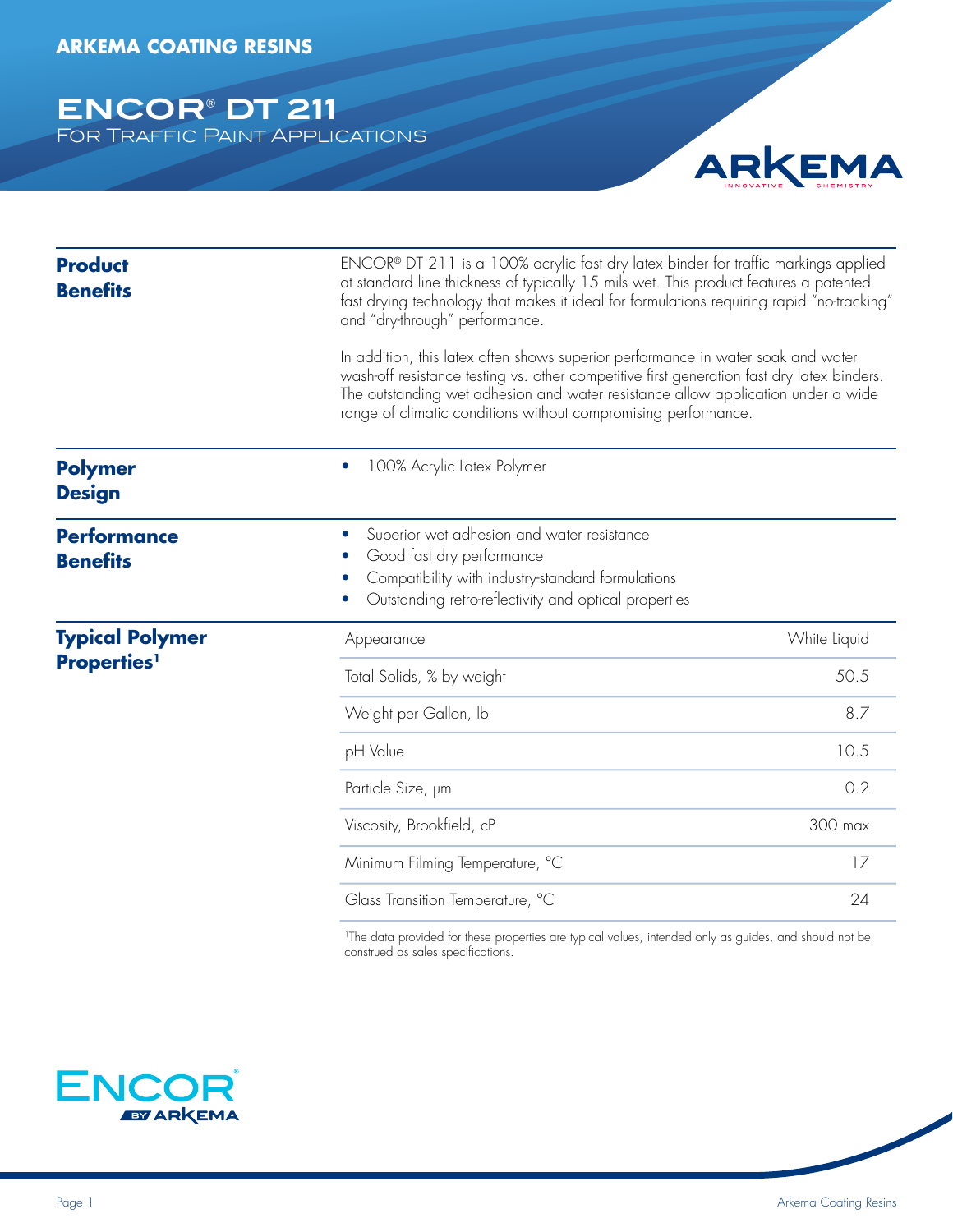## **Comparative Performance Properties**

Rheological and optical properties of paints made from ENCOR® DT 211 are virtually identical to those made from Competitor A. Dry-through times at high-humidity are 6-25 minutes faster for ENCOR® DT 211.

Formulations based on ENCOR® DT 211 exhibit superior "wet conditions" performance. This advantage allows for paint application under a wider range of climatic conditions, without compromising final film performance.

| Comparative Performance Properties of ENCOR <sup>®</sup> DT 211<br>versus Fast-Dry Competitive Product |                                    |                |       |                                                             |                |                                   |        |                                         |
|--------------------------------------------------------------------------------------------------------|------------------------------------|----------------|-------|-------------------------------------------------------------|----------------|-----------------------------------|--------|-----------------------------------------|
|                                                                                                        | <b>Fast-Dry</b><br>Missouri Yellow |                |       | <b>Fast-Dry</b><br>Missouri White                           |                | Fast-Dry<br><b>Wyoming Yellow</b> |        | <b>Fast-Dry</b><br><b>Wyoming White</b> |
| <b>Formulation Properties</b>                                                                          | DT 211                             | Comp. A        |       | DT 211 Comp. A                                              | DT-211         | Comp. A                           | DT 211 | Comp. A                                 |
| <b>Stormer Viscosity, KU</b>                                                                           |                                    |                |       |                                                             |                |                                   |        |                                         |
| Initial                                                                                                | 93                                 | 88             | 90    | 91                                                          | 87             | 83                                | 83     | 79                                      |
| $24$ -Hr                                                                                               | 90                                 | 90             | 90    | 90                                                          | 83             | 83                                | 80     | 81                                      |
| 5-day, 60°C                                                                                            | 91                                 | 91             | 91    | 91                                                          | 88             | 86                                | 91     | 86                                      |
| Density, lb/gal                                                                                        | 12.4                               | 12.4           | 12.7  | 12.8                                                        | 13.1           | 13.1                              | 13.8   | 14.0                                    |
| Dry-Through Time, min <sup>1</sup><br>92% R. H./72ºF                                                   | 42                                 | 53             | 62    | 68                                                          | 44             | 69                                | 45     | 65                                      |
| CIE Color <sup>1</sup>                                                                                 |                                    |                |       |                                                             |                |                                   |        |                                         |
| X<br>y                                                                                                 | 0.496<br>0.431                     | 0.498<br>0.432 |       |                                                             | 0.487<br>0.436 | 0.490<br>0.438                    |        |                                         |
| Reflectance                                                                                            | 51.0                               | 51.5           | 87.0  | 86.9                                                        | 50.4           | 52.2                              | 91.9   | 92.4                                    |
| Contrast Ratio <sup>2</sup>                                                                            | 0.952                              | 0.942          | 0.972 | 0.970                                                       | 0.896          | 0.887                             | 0.954  | 0.956                                   |
| $l = 15$ -mil film                                                                                     | $2=5$ -mil wet film                |                |       | For formulations referenced above, please see pages 6 and 7 |                |                                   |        |                                         |

Table 1

#### **Water Resistance** CIE Color<sup>1</sup>

#### Film Wash Up

The film wash-off test simulates rain soon after the paint is applied. 15-mil wet film drawdowns on glass are subjected to running water at a flow rate of 150-180 gallons per hour. The test results in **Table II** show the time in seconds to film breakthrough (the water at a flow rate of 150-180 gallons per hour. The test results in **Table II** show the point at which glass can be seen through the eroded film). Each paint was evaluated after drying 20, 30, 40, and 50 minutes. wed minj.  $\sin t$  W pain was  $H_{\rm tot}$ waled affer  $20<sup>3</sup>$ an be seen through the eroded film). Each paint was evaluated after drying 20, 30, imulates rain soon after the paint is applied. 15-mil wet film drawdowns on glass

12.8 \_\_ \_\_ \_\_

Density Density, lb/gal , 12.4 12.4 12.7 12.8 13.1 13.1 13.8 14.0

Three of the four paints made with ENCOR® DT 211 pass the wash-off test after drying for only 30 minutes. None of the paints 20 20 10 90 10 120 90 80 70 20 10 90 10 120 90 80 *Film Wash-off Performance of ENCOR Latex Dt 211 versus* made with Competitor A passed after drying for 30 minutes.

| Film Wash-off $*$                                                                  |        |                                    |                                   |                  |                                   |         |                                  |                 |
|------------------------------------------------------------------------------------|--------|------------------------------------|-----------------------------------|------------------|-----------------------------------|---------|----------------------------------|-----------------|
|                                                                                    |        | <b>Fast-Drv</b><br>Missouri Yellow | <b>Fast-Drv</b><br>Missouri White |                  | Fast-Drv<br><b>Wyoming Yellow</b> |         | Fast-Drv<br><b>Wyoming White</b> |                 |
| Film Dry Time, min                                                                 | DT 211 | Comp. A                            |                                   | DT 211 Comp. A   | DT-211                            | Comp. A | DT 211                           | Comp. A         |
| 20                                                                                 | 20     | 10                                 | 90                                | 10               | 120                               | 90      | 80                               | 70              |
| 30                                                                                 | 120    | 20                                 | Pass                              | 30               | Pass                              | 250     | Pass                             | <b>Blisters</b> |
| 40                                                                                 | Pass   | 70                                 | Pass                              | <b>Very Soft</b> | Pass                              | Pass    | Pass                             | Pass            |
| 50                                                                                 |        | Pass No Adhesion                   | Pass                              | Pass             | Pass                              | Pass    | Pass                             | Pass            |
| * Time to film breakthrough in seconds; "pass" indicates greater than 300 seconds. |        |                                    |                                   |                  |                                   |         |                                  |                 |

Table II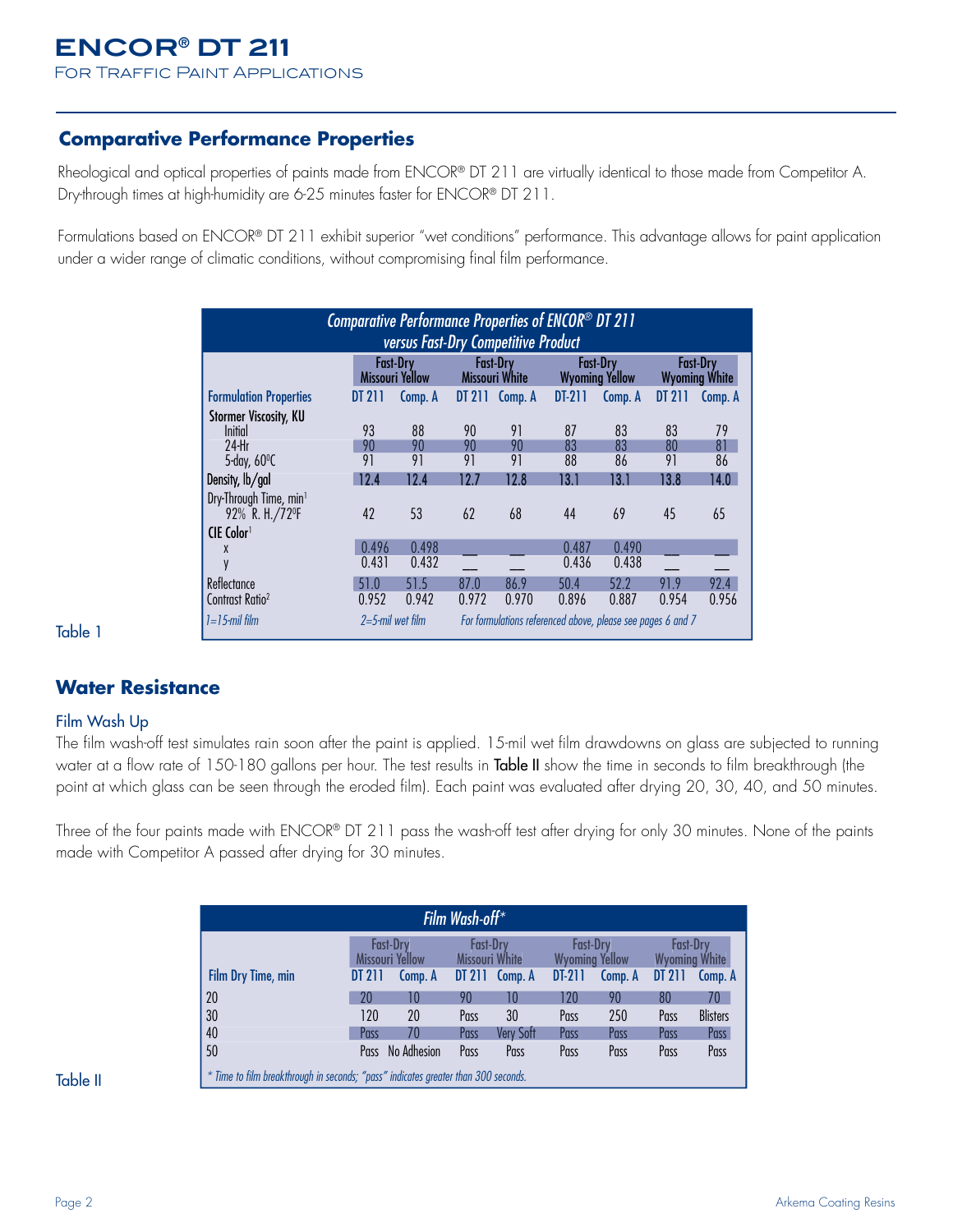## **ENCOR® DT 211**  For Traffic Paint Applications

Figure 1: Illustrates the film wash-off performance of ENCOR® DT 211 versus a competitive product in the Missouri White traffic paint formulation. ENCOR® DT 211 films are on the top row while the competitive product is on the bottom row, for 50-, 40- and 30-minute dry times (left to right).

*Film Wash-off Performance of ENCOR ® DT 211 versus Competitive Product in Missouri White Paint Formulation* ENCOR® DT 211 Competitor A50 minutes 40 minutes 30 minutes

Figure 1

## **Dry Time**

"No-Track Time," which is also referred to as "No-Pick-Up-Time," seeks to evaluate the drying time of traffic paints in the lab. It is accomplished per ASTM method D 711 by first drawing down a paint formulation over a glass plate to a typical wet film thickness of 15 mils. A steel cylinder weighing approximately 11 pounds with rubber o-rings for "wheels" is released from an incline plane rolling down over the paint film. A "passing" roll is one where no paint film is picked up by the o-ring wheels. A timer or stopwatch is used to quantify the time of dry. Federal and most state specifications have a 10-minute maximum no-track time which is generally equivalent to drying time in the field of 1-2 minutes. Results comparing no-track performance of ENCOR® DT 211 and Competitor A in both methanol and methanol-free formulations substituted on equal volume solids basis are shown in Figure 2. ENCOR® DT 211 performs exceptionally well with drying times of 5 to 7 minutes, which is a 200% improvement over the competitive product.



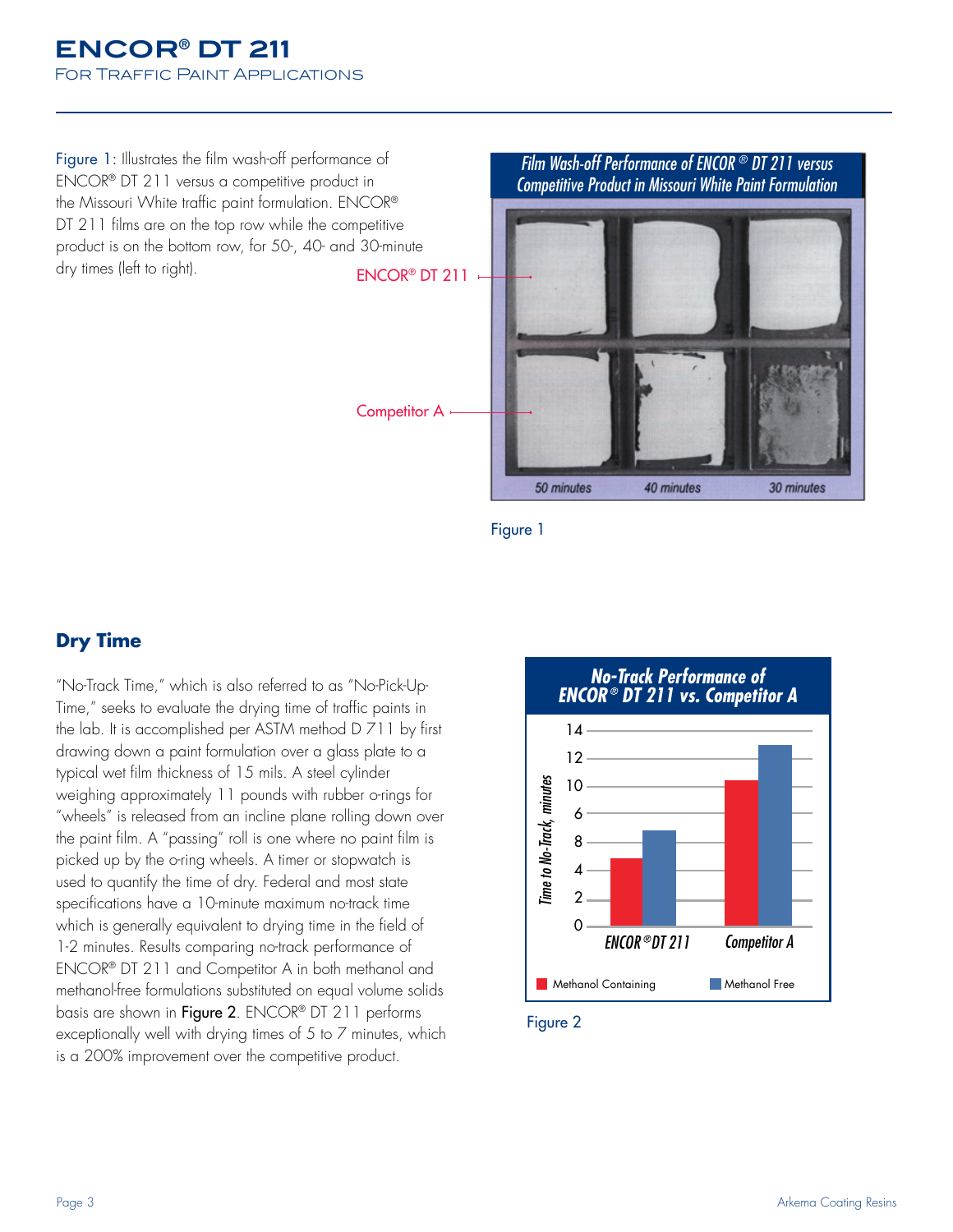## **Scrub Resistance**



Figure 3

Scrub resistance, which is conducted using ASTM method D 2486, is used by some traffic latex suppliers, traffic paint companies, and DOTs to quantitatively evaluate the wet erosion resistance of traffic paints in the lab. By scrubbing traffic paints of similar film thickness that are coalesced under the same drying conditions, this test seeks to simulate and predict field performance of traffic markings on longterm exposure to tires traversing or skidding across line markings. As noted in Figure 3, ENCOR® DT 211 exhibits superior scrub resistance when compared to the other competitive firstgeneration all acrylic fast dry latex in the same methanol-free test paint formulation. Both latexes were substituted into this formulation on an equal volume basis. The latest test deck data from Oregon below dramatically illustrates that the most durable lines on the deck were based on Arkema Traffic Latexes, including ENCOR® DT 211.



Figure 4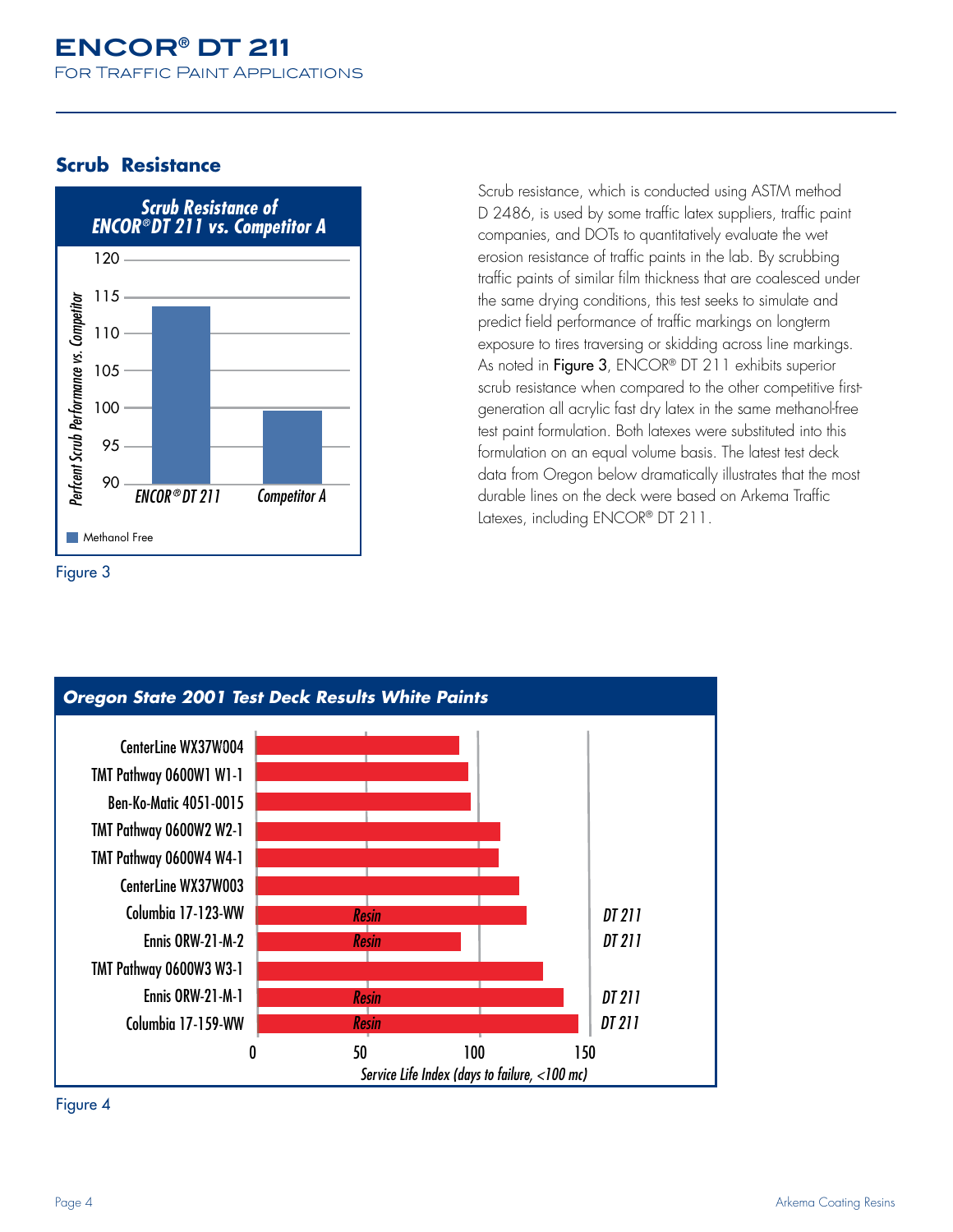# **ENCOR® DT 211**  For Traffic Paint Applications



Figure 5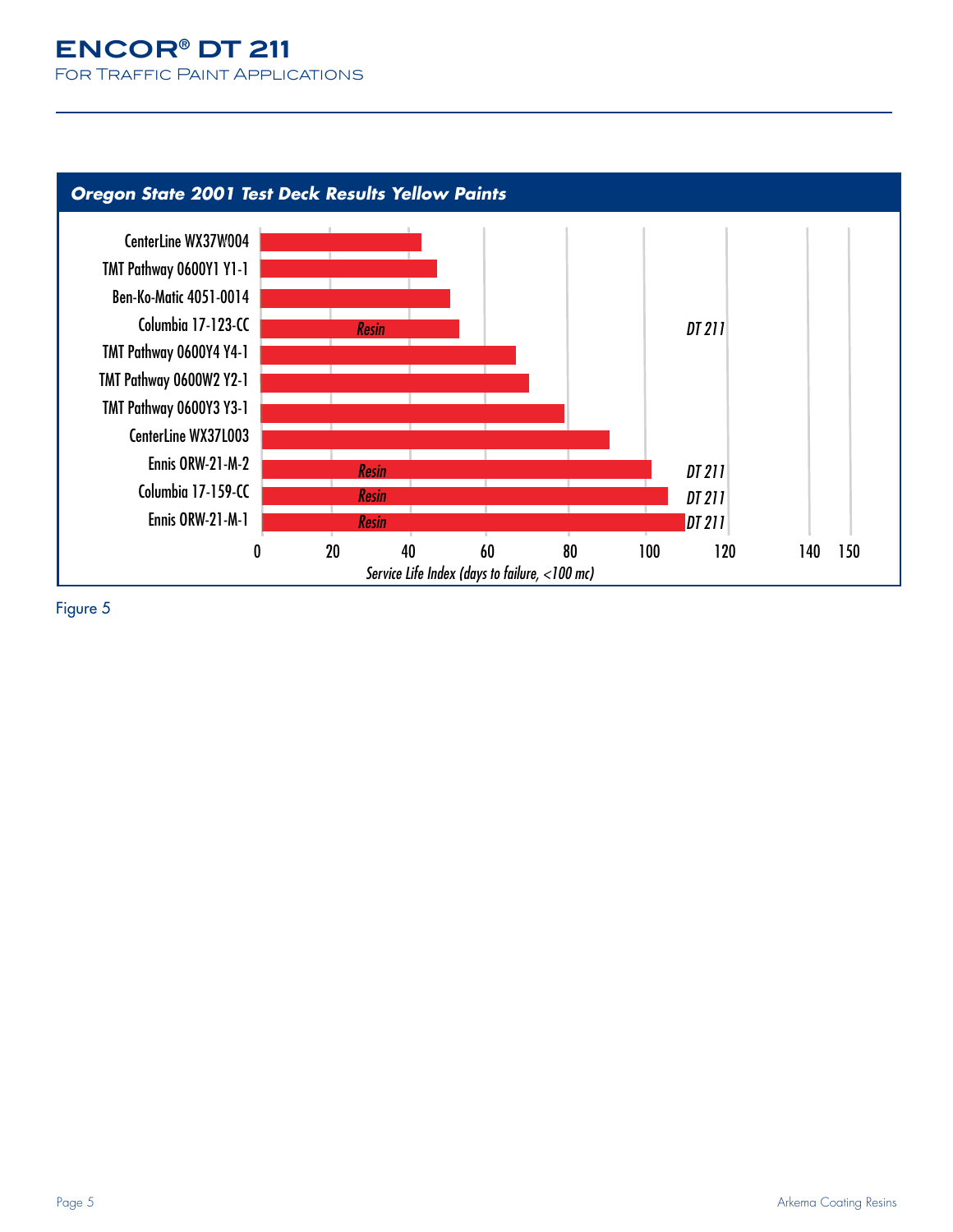FOR TRAFFIC PAINT APPLICATIONS

# **Formulation Suggestions**

### Fast Dry Missouri Yellow Traffic Paint

| Ingredients                                                                                                                                                                       | Lbs    | Gallons                                      |
|-----------------------------------------------------------------------------------------------------------------------------------------------------------------------------------|--------|----------------------------------------------|
| ENCOR® DT 211                                                                                                                                                                     | 400.0  | 45.20                                        |
| DOWICIL* 75                                                                                                                                                                       | 0.5    | 0.04                                         |
| Drewplus L-493                                                                                                                                                                    | 4.0    | 0.52                                         |
| Rhodaline 226/35                                                                                                                                                                  | 10.0   | 0.98                                         |
| Yellow 1250                                                                                                                                                                       | 50.0   | 4.05                                         |
| <b>YLO 1888D</b>                                                                                                                                                                  | 2.0    | 0.06                                         |
| Ti-Pure R-900                                                                                                                                                                     | 40.0   | 1.20                                         |
| Natrosol 250 HBR                                                                                                                                                                  | 0.3    | 0.03                                         |
| Water                                                                                                                                                                             | 23.0   | 2.76                                         |
| Mississippi Lime M-60                                                                                                                                                             | 125.0  | 5.27                                         |
| Huber Q-6                                                                                                                                                                         | 450.0  | 19.91                                        |
| ENCOR® DT 211                                                                                                                                                                     | 127.0  | 14.35                                        |
| Drewplus L-493                                                                                                                                                                    | 1.0    | 0.13                                         |
| Methanol                                                                                                                                                                          | 28.0   | 4.22                                         |
| Drewplus L-493                                                                                                                                                                    | 1.0    | 0.13                                         |
| Texanol                                                                                                                                                                           | 23.0   | 2.91                                         |
| <b>TOTAL</b>                                                                                                                                                                      | 1284.8 | 101.76                                       |
| <b>Typical Paint Properties</b><br>Total Solids, %<br>by weight<br>by volume<br>Pigment Volume Concentration (PVC), %<br>Pigment by Weight, %<br>Pigment by Volume, %<br>VOC, g/l |        | 73.5<br>59.0<br>50.6<br>51.8<br>29.9<br>1.50 |

## **Formulation Suggestions**

### Fast Dry Missouri White Traffic Paint

| Ingredients                     | Lbs    | Gallons |
|---------------------------------|--------|---------|
| ENCOR®DT 211                    | 400.0  | 45.20   |
| DOWICIL* 75                     | 0.5    | 0.04    |
| Drewplus L-493                  | 3.0    | 0.44    |
| Rhodaline 226/35                | 8.0    | 0.88    |
| Ti-Pure R-900                   | 100.0  | 3.00    |
| Natrosol 250 HBR                | 0.5    | 0.05    |
| Water                           | 16.0   | 1.92    |
| Mississippi Lime M-60           | 150.0  | 6.33    |
| Huber M-6                       | 430.0  | 19.03   |
| ENCOR® DT 211                   | 135.0  | 15.25   |
| Drewplus L-493                  | 1.0    | 0.13    |
| Methanol                        | 29.0   | 4.37    |
| Drewplus L-493                  | 1.0    | 0.13    |
| Texanol                         | 24.0   | 3.04    |
| <b>TOTAL</b>                    | 1298.0 | 99.81   |
| <b>Tynical Paint Properties</b> |        |         |

#### Typical Paint Properties

| Total Solids, %                       |      |
|---------------------------------------|------|
| by weight                             | 74.0 |
| by volume                             | 58.4 |
| Pigment Volume Concentration (PVC), % | 58.5 |
| Pigment by Weight, %                  | 52.3 |
| Pigment by Volume, %                  | 28.3 |
| VOC, q/L                              | 1.50 |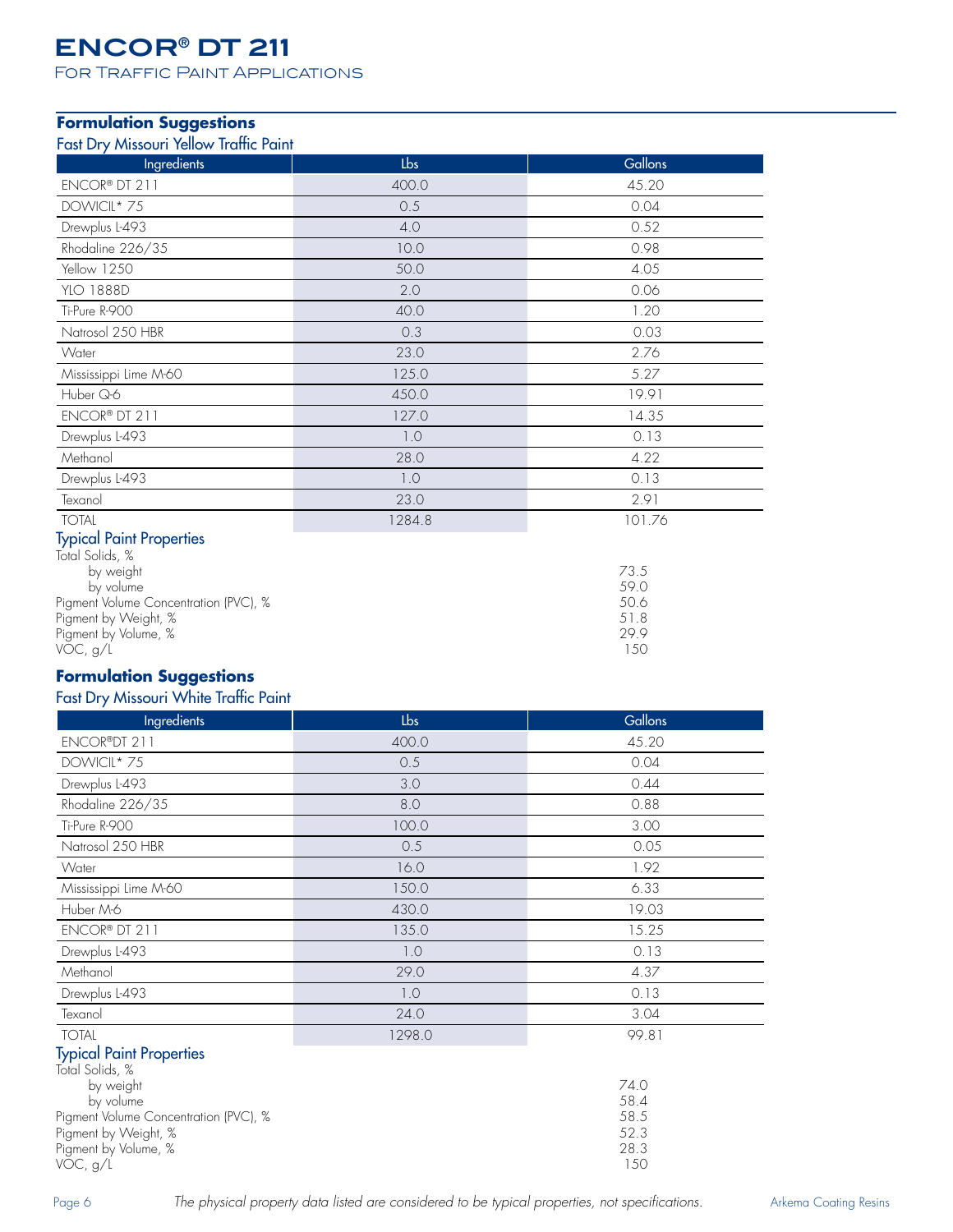FOR TRAFFIC PAINT APPLICATIONS

# **Formulation Suggestions**

## Fast Dry Wyoming Yellow Traffic Paint

| $\mathbf{1}$ $\mathbf{1}$ $\mathbf{1}$<br>ັ<br>Ingredients | Lbs    | Gallons |
|------------------------------------------------------------|--------|---------|
| ENCOR® DT 211                                              | 453.5  | 51.19   |
| DOWICIL* 75                                                | 0.5    | 0.04    |
| Drewplus L-493                                             | 2.0    | 1.04    |
| Rhodaline 226/35                                           | 7.2    | 0.68    |
| Yellow 1250                                                | 32.0   | 2.58    |
| Ti-Pure R-900                                              | 20.0   | 0.60    |
| Natrosol 250 HBR                                           | 0.3    | 0.03    |
| Water                                                      | 25.0   | 3.00    |
| Omyacarb 5                                                 | 760.0  | 33.78   |
| Drewplus L-493                                             | 1.8    | 0.23    |
| Methanol                                                   | 30.0   | 4.52    |
| Drewplus L-493                                             | 1.8    | 0.23    |
| Texanol                                                    | 23.0   | 2.91    |
| <b>TOTAL</b>                                               | 1357.1 | 100.83  |

#### Typical Paint Properties

| Total Solids, %                       |       |
|---------------------------------------|-------|
| by weight                             | 77.5  |
| by volume                             | 62.6  |
| Pigment Volume Concentration (PVC), % | 58.4  |
| Pigment by Weight, %                  | .59.7 |
| Pigment by Volume, %                  | 36.6  |
| VOC, $q/l$                            | 115   |

### **Formulation Suggestions**

### Fast Dry Wyoming White Traffic Paint

| Ingredients      | Lbs    | Gallons |
|------------------|--------|---------|
| ENCOR® DT 211    | 453.5  | 51.19   |
| DOWICIL* 75      | 0.5    | 0.04    |
| Drewplus L-493   | 2.0    | 1.04    |
| Rhodaline 226/35 | 7.2    | 0.68    |
| Ti-Pure R-900    | 100.0  | 2.99    |
| Natrosol 250 HBR | 0.3    | 0.03    |
| Water            | 24.0   | 2.88    |
| Omyacarb 5       | 760.0  | 33.78   |
| Drewplus L-493   | 1.8    | 0.23    |
| Methanol         | 30.0   | 4.52    |
| Drewplus L-493   | 1.8    | 0.23    |
| Texanol          | 23.0   | 2.91    |
| <b>TOTAL</b>     | 1404.0 | 100.52  |

#### Typical Paint Properties

| 78.3 |
|------|
| 62.6 |
| 58.3 |
| 61.2 |
| 36.5 |
| 115  |
|      |